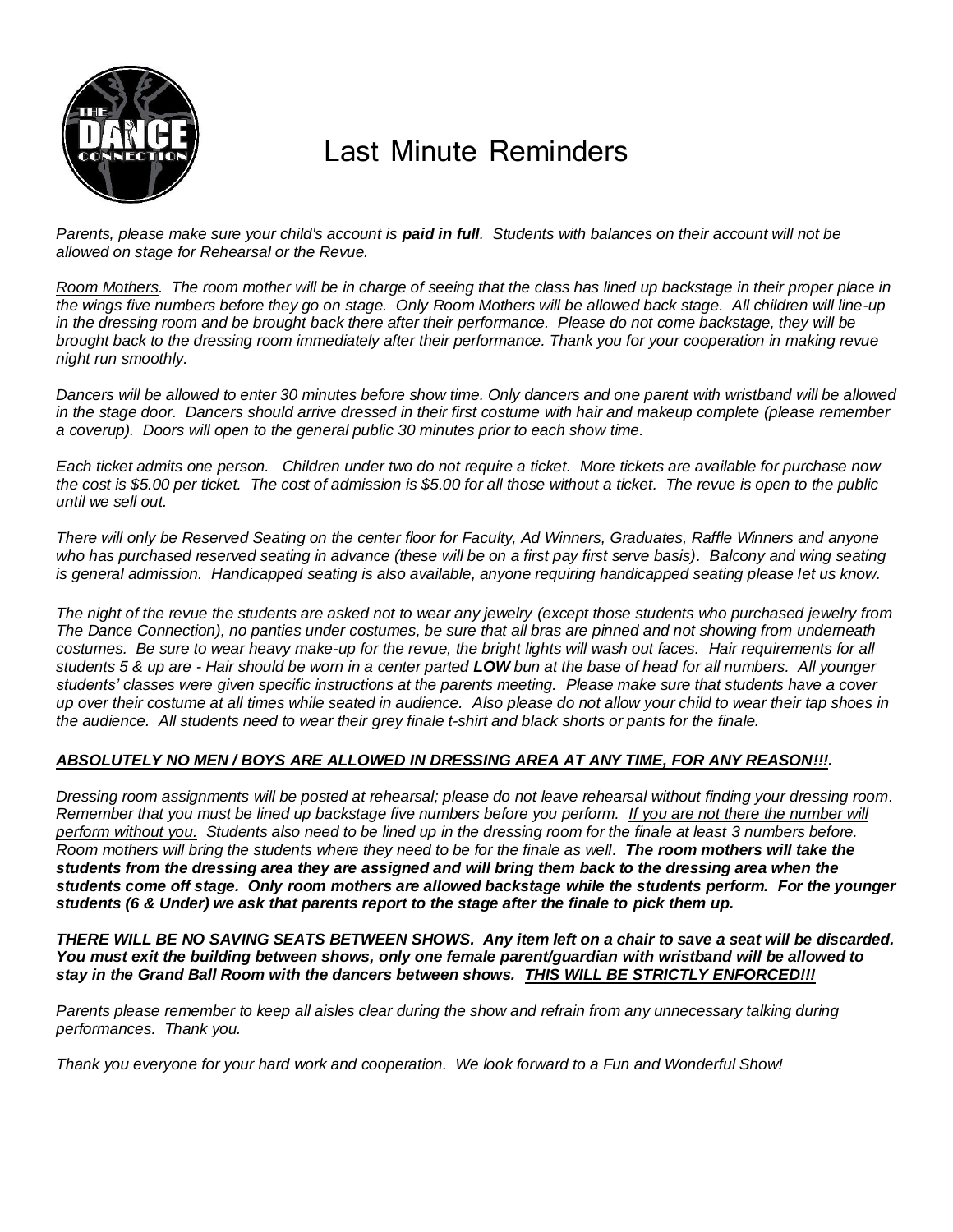# *Helpful Hints*

*There are many things involved in the production of the dance revue. Here are a few things we think would be helpful for you to make sure things go smoothly.*

#### *BEFORE THE REVUE*

- *Make sure you have ALL COSTUME PIECES for each dance you are performing. (Refer to your checklist for each class)*
- *The day of the revue students should not wear any jewelry (except jewelry purchased from The Dance Connection). Stud earrings are allowed. Make sure no undergarments are showing underneath costumes.*
- *Stage makeup should be applied heavily to eyes, cheeks, and lips. Stage lights will wash out faces if no makeup is worn.*
- *\*\*\*Dancers should be dressed as much as possible for their first number at home.\*\*\* This will eliminate MUCH stress for you.*
- *Cover ups are a MUST. Anyone in the audience in costume MUST have something covering their costume.*
- *Extra items you may want to bring: hair spray, hair gel, bobby pins, safety pins, scissors, small quick sewing kit, extra pair of stockings, extra hair ties, touchup makeup, clear nail polish for snagged stockings, mirror for dancer, camera to take pictures in dressing room, band-aids, q-tips, etc. (If you think you might use it at some point during the day...bring it!!)*

# *AT THE REVUE*

- *There is no saving seats, especially between shows for people attending both shows.*
- *Bring your child to their assigned dressing room. (Assignments will be posted at rehearsal)*
- *After your child is completely ready to go on stage, you can leave your costumes and supplies in the dressing area and have a seat in the audience.*
- *No one, parents or students, is allowed backstage/wings until it is there turn to go on stage.*

# *ALMOST TIME FOR YOUR DANCE*

- *For young students bring them to the bathroom, touch up makeup, take pictures and get them excited about going on the "big stage".*
- *5 NUMBERS BEFORE - All dancers should be back stage and starting to line up (for young students) in the order the teacher has given the room mom ahead of time or (for older students) the order they go onstage. ROOM MOMS WILL NOT WAIT TO GO BACKSTAGE, IT IS YOUR RESPONSIBILITY TO MAKE SURE YOUR CHILD IS READY AT THE APPROPRIATE TIME.*
- *3 NUMBERS BEFORE - Dancers should be backstage with ONLY ASSIGNED ROOM MOMS to escort them. If a younger student is having trouble separating from parent, teacher and class assistants will be backstage to help. NO EXTRA PEOPLE WILL BE ALLOWED IN THE BACKSTAGE/WING AREA! Thank you in advance for your cooperation!*
- *After room moms have brought the dancers backstage, room moms must stay backstage and watch the performance from the stage left wing.*

#### *AFTER YOUR DANCE*

- *(For younger students) the room mom will bring the dancers back to the dressing room. You must meet your child in the dressing room. Do not try to get them from the side of the stage or while the room mom is walking them back to the dressing room. Room mom's have the important task of taking care of your child, please do not make it more difficult by taking children from their line. The girls will not be released to anyone the room mom does not recognize.*
- *At this point, for younger students, parents can change them into their next costume or if they do not have another costume, their finale t-shirt and black bottoms.*

### *TIME FOR FINALE*

- *All dancers should be in the dressing rooms about 5 numbers before the end of the show. Room moms will bring class to their designated lineup area 3 numbers before the end of the show.*
- *Again, only room moms will be allowed to be with the children. After you have lined up your child, please go back to the audience and enjoy the rest of the show.*
- *Room moms please have the children lined up. They do not need to be in any particular order.*
- *Dancers will go on stage for finale and remain onstage when the show ends. Teachers will make sure the younger dancers do not go anywhere without a parent. Parents should come to the front of the stage or backstage to get their child. No child will be released to someone who is unfamiliar.*
- *Anything left in the dressing room after the show will be thrown away.*

# *MISCELLANEOUS*

- *No outside food or drink. The Civic Center sells snacks, food and drink.*
- *No flash photography in the auditorium.*
- *Between shows, only dancer's mom (with arm band) and dancer will be allowed to stay in the grand ball room. Everyone will be asked to leave the auditorium and all backstage dressing rooms.*